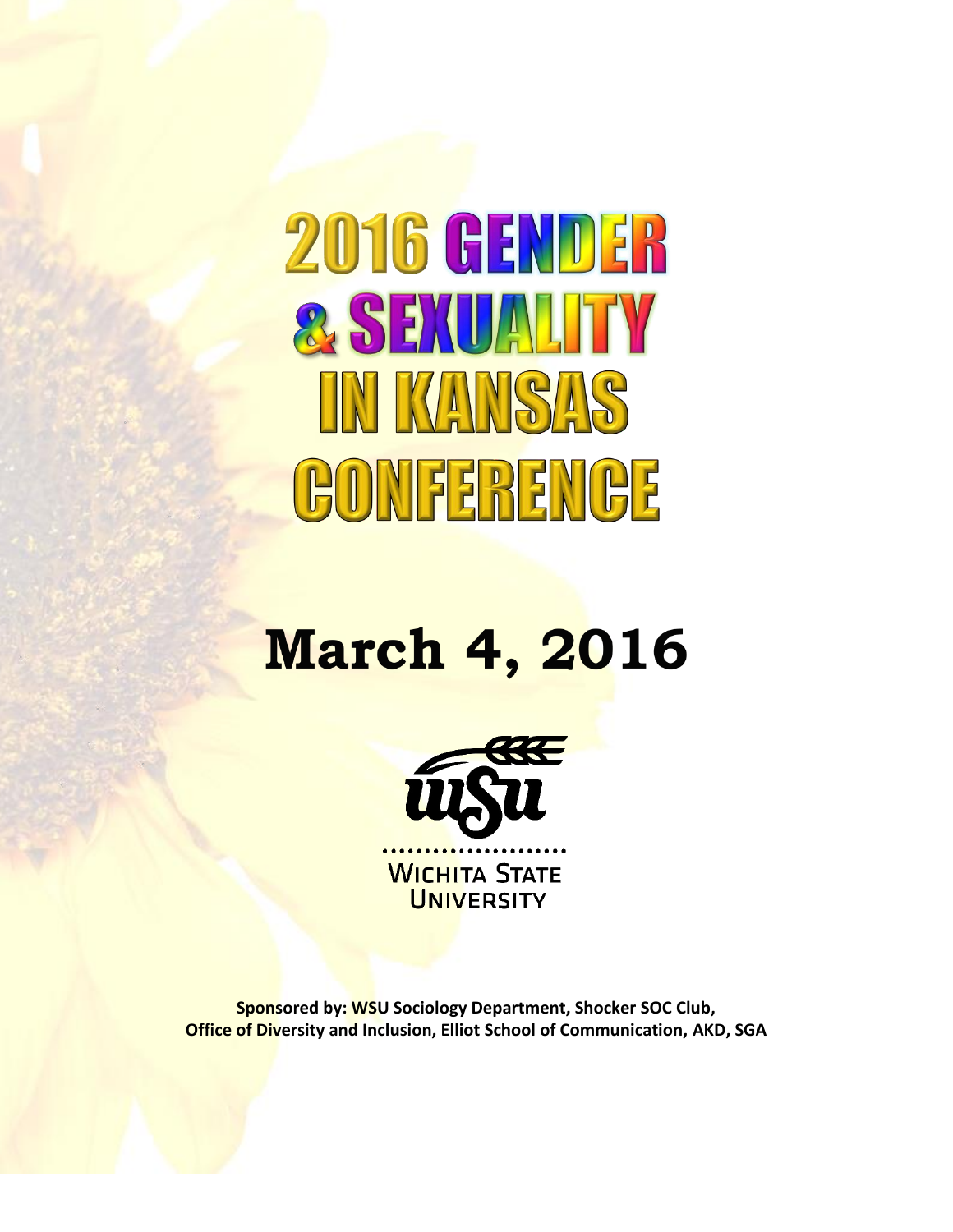## Agenda at a Glance

| $8:30 - 8:45$   | Registration                                                                                                                                           |
|-----------------|--------------------------------------------------------------------------------------------------------------------------------------------------------|
| $8:45 - 10:15$  | Welcome & Session 1<br><b>Media Representations</b>                                                                                                    |
| $10:30 - 11:45$ | <b>Breakout Session 2</b><br>A. Social Change<br>B. Health and Well-Being                                                                              |
| $11:45 - 1:00$  | Lunch                                                                                                                                                  |
| $1:00 - 2:15$   | Lisa Wade Workshop<br><b>Online Feminist Pedagogy: Talking about Gender</b><br>and Sexuality with the World                                            |
| $2:30 - 3:45$   | <b>Breakout Session 3</b><br>A. Gendered Identities<br><b>B.</b> Gendered Institutions                                                                 |
| $4:00 - 5:00$   | <b>Breakout Session 4</b><br>A. Sexual Consent<br>B. Oppression and Resistance                                                                         |
| $5:00 - 6:00$   | Reception with Lisa Wade                                                                                                                               |
| 6:30            | Keynote Presentation: Lisa Wade*<br>Sex, Rapture, and Resistance: What Students Really Think<br><b>About Hooking Up</b><br>*Location: Hubbard Hall 209 |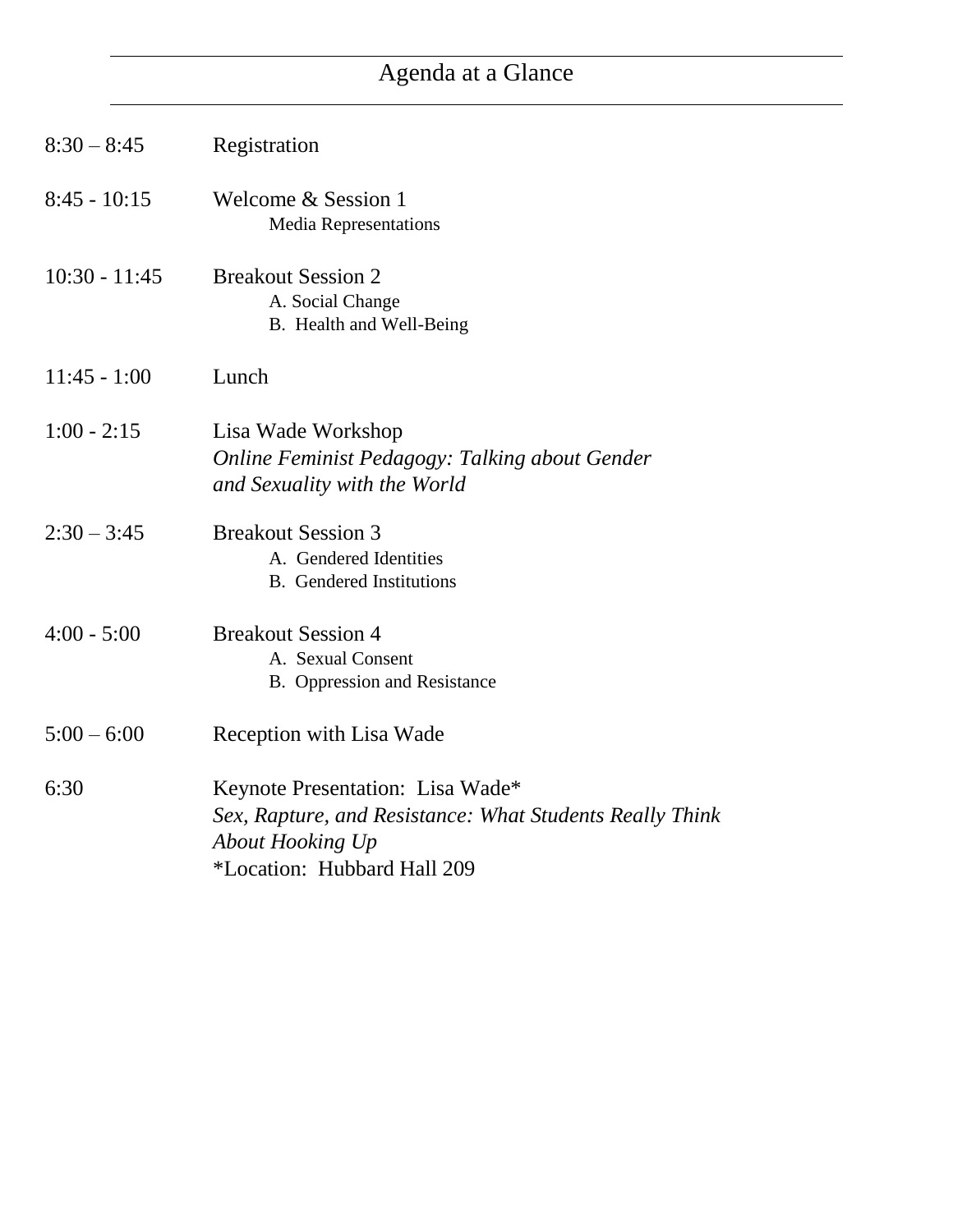#### **Media Representations**

#### *Gender Roles in TV Commercials: A Media Report*

#### **Rebecca Pedrazzi - Wichita State University Undergraduate Student**

Commercials play a major role in the life of everybody. Major theories, such as the observational learning theory, have being concerned with the capacity of TV commercials to perform behaviors that are "unconsciously" learned by the audience. Many gender stereotypes are still displayed through disparity in roles and power in between men and women. Gender stereotypes are the main focus of this content analysis and how they are still perpetrated in current commercials. The important aspect of my study is to display how women are most of the time related to housework and how this is strongly connected to the traditional idea of marriage. The analysis of the samples will display how men are shown fewer times than women in a house context, and most of the time men's actions are displayed in an ironic manner, which emphasizes the idea of how men have nothing in common with housework. I also analyzed the images of men in a house context, whether with kids or simply performing domestic chores, and its relation to irony and humor. The analysis of my samples will display how women are displayed much more involved in domestic chores, while commercials will display the image of men more in the outside home context, such as related to cars. Methods and Samples: 42 individuals were analyzed in a total of 21 commercials. A men and a woman were always displayed in each commercial, usually in a house environment. Commercials were analyzed on a cable TV or YouTube if needed. Each commercial lasted at least 15 seconds. Results: Three variables were found in the analysis: 1) cooking and providing food 2) childcare and cleaning chores 3) Having fun and enjoying life. Each variable is evaluated on the basis of percentages that reflect the number of times a particular behavior is performed from both genders. An evaluation of gender intersection is made as well.

#### *Coming Out in Black and White: A Thematic and Content Analysis of Coming-Out Videos on YouTube*

#### **Kenya Guidry – Wichita State University Graduate Student**

For people in the lesbian, gay, bisexual, and transgender\* (LGBT+) community, coming-out to family is an event that is central to their life experience. More than that, many LGBT people have to figure out how to navigate through their other identities—gender, racial and ethnic—to understand how others in these communities will perceive and accept, or reject, their sexuality. The social media platform YouTube has given LGBT the ability to come out and share their stories in safe and creative ways through video. Through a content and thematic analysis of these videos this project will examine the differences between how various racial/ethnic communities experience coming-out. This project aims to contribute to the growing body of identity theory, and to strengthen the LGBT community by illuminating the differences and similarities in coming-out experiences of white communities and communities of color.

#### *Violence in Music, 1985-2015*

#### **Jensen Lee – Wichita State University Undergraduate Student**

I recently conducted a study on depictions of violence in the popular music medium. Specifically, I focused on music released since 1985, hypothesizing that representations of violence, specifically in intimate partner relationships, would have increased dramatically over that time span. To test this theory, I listened to the top fifteen songs from 1985, as well as the top fifteen in the last five years, paying close attention to lyrical content as it pertained to how partners handled conflict within relationships. I found that the number of songs regarding relationships remained fairly consistent. However, the content diversified in two ways. 1) More of the interactions between partners depicted in the lyrics in the last five years were more negative than those in 1985. 2) Many of the songs in the last five years referenced hooking up and partying rather than referring to scenarios that seemed more stable and committed to one particular person. The results seemed to speak to a higher collective level of optimism thirty years ago. Also, they clearly showed how cultural norms regarding dating and relationships have shifted. Surprisingly, the level of violence remained fairly consistent. Negative interactions abounded, but protagonists within the songs did not seem to become more violent as the years progressed. The results demonstrated the conflict within relationships, regardless of the nature of the relationship, is a universal theme that will carry on throughout the decades.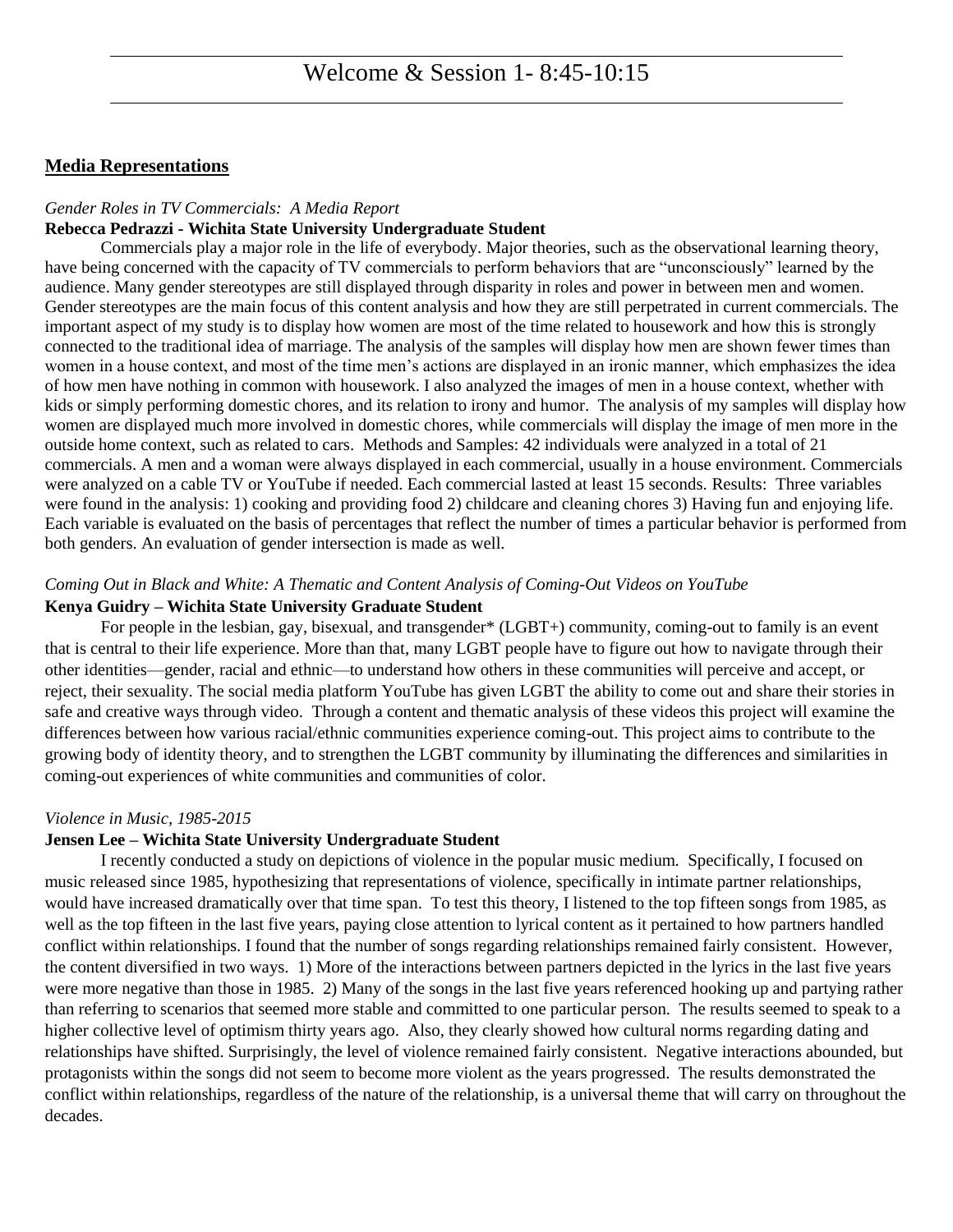#### *Racism Reinforced by Underrepresentation and Misrepresentation in the Media* **Brynn Thompson – Wichita State University Undergraduate Student**

Under-representation and misrepresentation of interracial relationships in media reinforce stereotypes and racism. Other than conventional relationship problems, mixed race couples often cite racism as one of their biggest challenges. According to Gallup.com the majority of Americans approve of interracial marriage but media has yet to reflect that attitude. For proof, look no further than the major backlash General Mills endured after releasing a Cheerios commercial featuring a multiracial family. Surprisingly, despite the avid disagreement, General Mills did not pull the ad and in fact went on to release a second spot featuring the same family. Camille Gibson, VP of marketing for General Mills, stated "Ultimately we were trying to portray an American family, and there are lots of multicultural families in America today.'' In my case study I explored the representation of interracial couples in media by looking at the relationships of the main characters on successful television shows. Using TV Guide Magazine's 60 Best Series of All Time, I reviewed the top 30 programs for mixed race couples. I found that 14 featured no interracial relationships, 6 were excluded due to the nature of the programs (I excluded talk, news, children's or comedy-sketch shows), and only 10 portrayed interracial relationships. NBC shows had more interracial relationships represented than HBO, Fox, AMC, and CBS combined (6 vs 5). Although mixed race couples appear more often in recent years, I Love Lucy, which was the earliest to air of the programs included in this research, starred an interracial married couple. Under-representation and ignorance perpetrated by stereotypes, especially in media, only add to bigotry. I believe that including more and fairly represented minorities in television, video games, movies, and magazines will lead to more familiarity and less separation. Hopefully exposing younger generations to more diverse groups will discourage prejudice in the future.

Breakout Session 2 – 10:30-11:45

#### **A: Social Change**

#### *Scandalizing the Civil Rights Movement in the 1960s: Criticizing Social Change Activists as Sexual Deviancy* **Neal Allen – Wichita State University Assistant Professor**

This paper examines the role of sex scandal in the opposition to the American Civil Rights Movement. Opponents of the movement sought to convince the wider public that leaders like Martin Luther King, Jr., and grassroots activists like the Selma to Montgomery marchers, were "sexual deviants." While this rhetoric was unsuccessful in its goal of preventing legislation like the Voting Rights Act of 1965, it demonstrates the way opponents of social change attempt to define transformational movements as outside of the mainstream of society. I draw on secondary accounts of the FBI's mostly clandestine campaign against King, focusing on the gathering and dissemination of knowledge of King's extra-marital affairs. The major contribution of this paper comes from archival material, specifically letters sent to Alabama Congressman William Dickinson after he publically claimed the marchers were engaged in "drunken interracial sex orgies." Combined with evidence from the Congressional Record, letters to Dickinson demonstrate the potential effect of uncorroborated claims that a given movement for social change is inherently scandalous. This presentation will hopefully illuminate the connections between reactionary politics and sexual attitudes, and how norms of sexual behavior can be deployed to harm a given person or group.

#### *A Contextual History of LGBTQ Student Groups at Wichita State University*

#### **Robert Teutsch - Wichita State University Alumni**

Lesbian, gay, bisexual, transgender, and queer/questioning (LGBTQ) student groups are key to providing a supportive environment for LGBTQ students on university campuses. The climate that LGBTQ students face today, however, does not exist within a vacuum but rather reflects national and local patterns of historical events, politics, law and policy, and social movements. To explore some of these patterns, this presentation provides an overview of the contextual, chronological history of ten LGBTQ student groups that have existed at Wichita State University (WSU) since 1976, just seven years after the Stonewall Riots. Afterwards, it highlights salient themes characterizing the interplay of WSU's LGBTQ groups and the national gay rights movement. Research questions for the project include: 1) What was the LGBTQ climate at WSU and Wichita like for each of the student groups? 2) What was the purpose/mission of these groups? 3) What were the motivations of the members of these groups? 4) How were these groups organized and in what activities were they engaged? 5) How did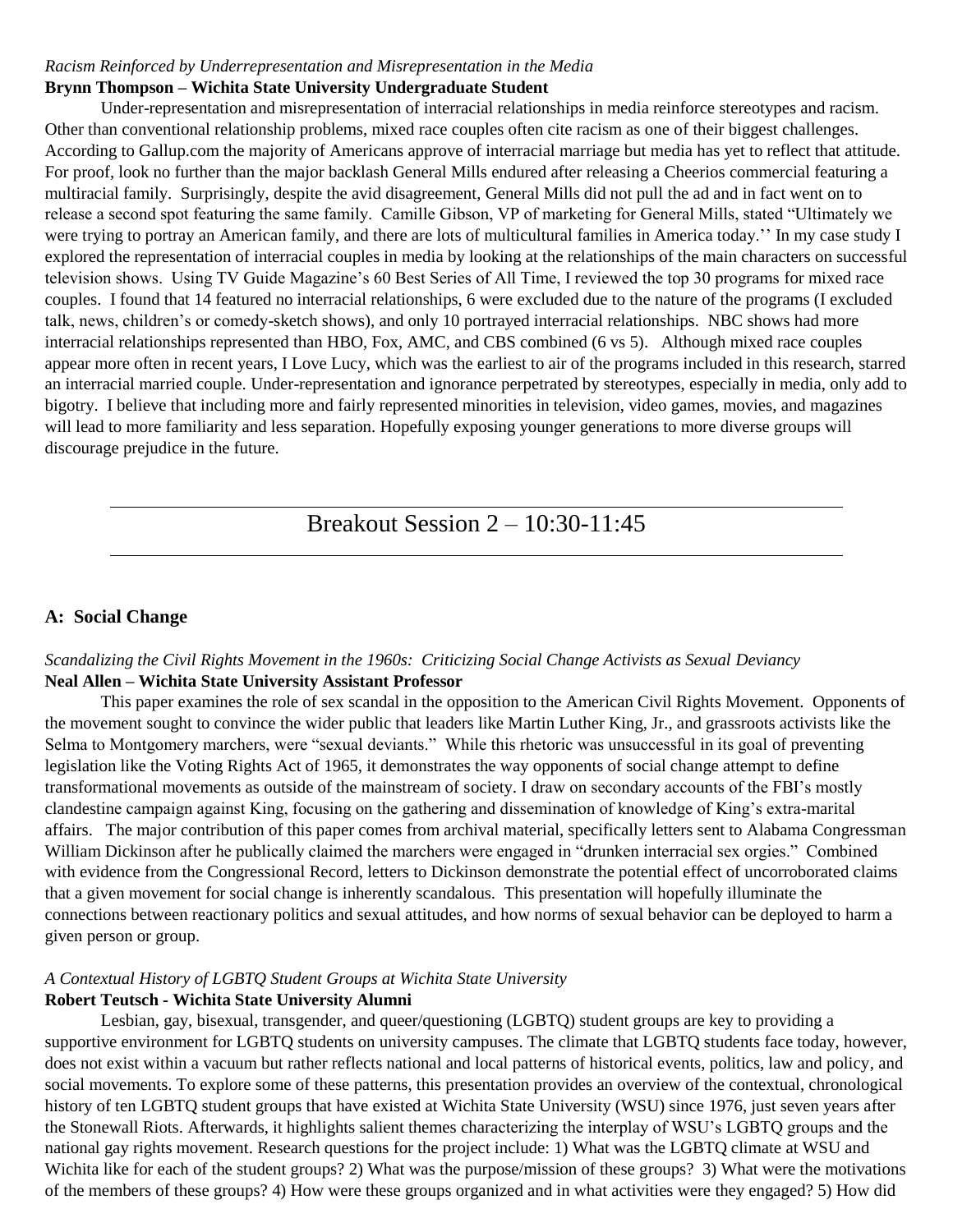these groups impact their members and the WSU campus? 6) How did faculty, students and the Wichita community react to these groups? and, finally, 7)How have events concerning the national gay rights movement impacted these groups? First hand research-- in the form of personal interviews with members and advisors of the student groups as well as original analyses of newspaper clippings and personal writings-- is the primary source used for the presentation's material. In its historical contextualization of the groups, the paper draws upon Craig Rimmerman's book, "The Lesbian and *Gay Movements". The project concludes that there were clear national trends that shaped the experiences of LGBTQ student groups at WSU and that these groups have demonstrably provided vital social support, education, and opportunities for activism for WSU students.*

## *Gay-Straight Alliances and the Empowerment of Transgender Voices*

#### **Taylor Stebbins – Kansas State University Undergraduate Student**

Both the overall effectiveness and benefits of Gay-Straight Alliances and similar high school organizations have been widely debated in the field of women's studies by scholars such as Pat Griffin and Mathew Ouellett who argue that Gay-Straight Alliances have the potential to be sites of social change for LGBT high school students. However, these scholars and the larger literature base their work inhabits often give lip service at best to how these organizations specifically benefit transgender students. My work addresses the absence of transgender specific literature by focusing on how these organizations help transgender students more effectively interact with faculty, administration, student peers, and the community at large. Expanding upon Ouellett and Griffin's analysis of the school climate survey conducted by the Gay, Lesbian and Straight Education Network, reveals that the benefits of Gay-Straight Alliances extends to transgender students. Gay-Straight Alliances and similar organizations are critical for transgender students to be able to have effective beneficial interactions with faculty and administration. Gay-Straight Alliances give transgender individuals a community of accepting and likeminded peers, as well as a sympathetic faculty member, that combined give weight and backing to the voices of transgender students. In this way Gay-Straight Alliances create of locus point for LGBT social change within the high school and the larger surrounding community. Works Cited: Griffin, Pat and Ouellett, Mathew. "Going Beyond Gay-Straight Alliances to Make Schools Safe for Lesbian, Gay, Bisexual, and Transgender Students." Angles 6.1 (2002): 1-8. Web. 15 Jan 2016. "The 2013 National School Climate Survey: The Experiences of Lesbian, Gay, Bisexual, and Transgender Youth in our Nation's Schools." New York: Gay Lesbian and Straight Education Network. Web.

#### **B: Health and Well-Being**

#### *Hot Flashed, Breast Cancer, and Self-Efficacy: The Impact of Symptoms, Risk/Benefit Analysis, and Locus of Control on Women's Menopause Management Decisions*

**Deborah Ballard-Reisch - Wichita State University Full Professor, Jessica Elton - Eastern Michigan University**

The midlife woman has become an important subject in the United States (Hampson & Hibbard, 1996; North American Menopause Society, 2011). According to U.S. Census data, in 2010, there were approximately 33 million women ages 45 to 59 living in the U.S. (U.S. Census Bureau, 2011). Typically, midlife marks many lifestyle and biological changes for women, including the transition to menopause. United States Census data shows that almost 2.3 million women turned 51 in 2012 (Ortman, Velkoff, & Hogan, 2014), the average age for female menopause in the U.S. (North American Menopause Society, 2016). Menopause describes the moment a woman has finished her last menstrual period (North American Menopause Society, 2016). However, since this moment is difficult to determine, menopause is operationalized as the twelve-month period following a woman's last menstruation (National Institute on Aging, 2011). Menopause is not only a physical phenomenon, it is also a socially constructed phenomenon. As Buchanan, Villigran, and Ragan (2001) noted, "[c]ommunication is central to how women perceive and describe their menopausal experience, accounts concerning conceptions and misconceptions women hold about menopause, and how they come to understand menopause" (p. 115). Consequently, women's bodies are "shaped and experienced through social and cultural processes" (Lupton, 1995, p. 95). Thus, how women come to understand their experiences is influenced by discourses surrounding menopause which describe systems of thinking, knowing, and talking about this life stage (Elton & Ballard-Reisch, 2013). Extending on prior research, this paper reports thematic analysis (Boyatzis, 1998) of twenty-five semi-structured interviews with women who selfidentified as menopausal or perimenopausal. Analysis yielded a three component framework influencing women's menopause management decisions: the symptom perspective, the risk/benefit perspective, and the locus of control perspective. Four illustrative examples demonstrate how themes interacted with one another to influence women's menopause management decisions.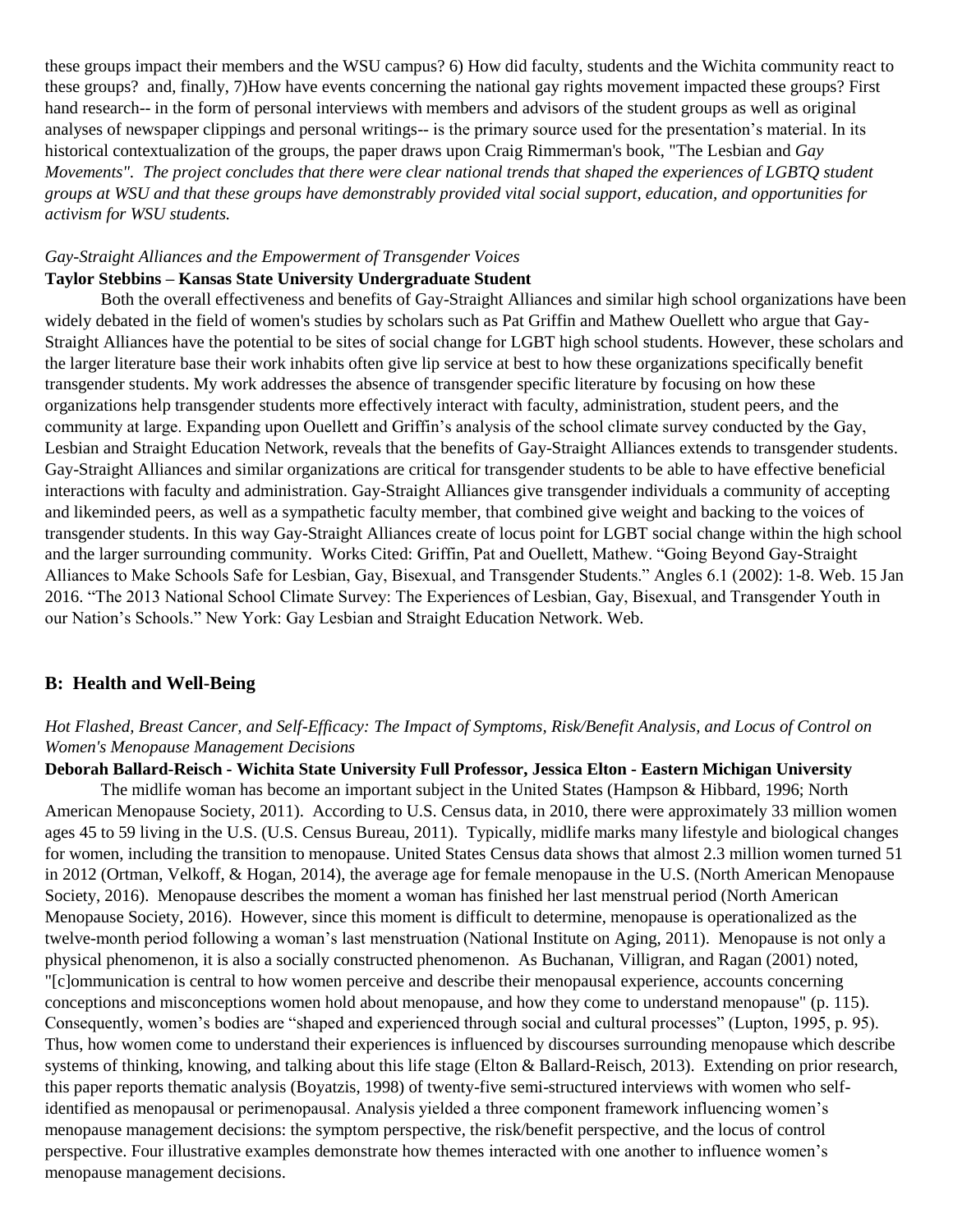#### *Transgender Patients and their Medical Home*

#### **Sarah Houssayni – University of Kansas Assistant Professor**

Transgender individuals can benefit from a primary health home where most of their medical needs including hormone treatment are addressed. Currently many transgender patients in Kansas experience less than optimal experiences when seeking health care, those include being misgendered, experiencing bias and even being rejected as patients. In a study done at KU Via Christi Family Medicine residency a one hour session that covered basic transgender health followed by a transman and a transwoman's testimonials of their medical experiences, the attitudes and knowledge were improved after the intervention. This presentation will discuss the intervention, noted changes as well as recommendations about making the primary care office more friendly and adequate to provide care for transgender individuals.

#### *Child Sexual Abuse: Children Falling Through the Cracks and Continuing Onwards as Mimesis Adults* **Sarah McPherren - Wichita State University Undergraduate Student**

This project will show that many children, who survived childhood sexual assault (CSA), without displaying significant outward symptoms are often overlooked. Under these circumstances once they reach adulthood the issues from past experiences surface, therefore, exacerbating their mixed feelings and deviant behaviors. The ramifications of the past abuse uncover an abnormality about what a child considered normal. Essentially, shaking the foundation that the previous identity was based upon and crumbling the notion of "who am I?" as a part of their existence. While reviewing the literature, it was found that very few studies look at CSA victims and even fewer took this overlooked group into account. This particular study's intent was to bring the sleeper effect into the forefront pushing for possible future studies. Implications for further research on this issue are vast but difficult since it deals with a population whose current symptoms frequently continue to overlook the root cause of childhood trauma. In a society which continues to ignore how prevalent CSA is for those from toddler to 18 years of age, we must first accept it is an issue before the research can even begin to show the harmfulness of ignorance.

## Breakout Session 3 - 2:30-3:45

#### **A. Gendered Identities**

#### *"Beat that Mug, Hunty": Transformations in Drag Culture in Central Kansas* **Jakki Forester – Kansas State University Undergraduate Student**

By researching drag culture in central Kansas for more than three years, I argue how drag culture helps form personal identities of performers, both while performing in and out of drag, and provides safe spaces for queer communities in one of the most conservative states in the United States. Drag and personal identities are constructed and adapted as a performer transforms from one identity to the other each night of a performance. Drag performers have grown and become more polished the longer they spend performing in drag, as well as exhibit growth in their gender performativity. Each performer who assisted with this research has to navigate different positions of power, privilege, and marginality as a marginalized group of people, even though they are highly valued within queer communities in central Kansas. Safe spaces are formed, often with drag performers as the source of entertainment within those spaces. I examine what these safe spaces are, how they are formed, and what happens when communities transform and these spaces are lost. I used mixed methods for data collection including participant observation, photographs, structured, semi-structured, and unstructured interviews, informal focus groups, and ethnography. The performers a part of this research include varying ages, from  $20 - 58$ , races and ethnicities, including white, Hispanic, Black, and Asian American, varying positive HIV statuses, and socioeconomic statuses. The broad diversity of those who assisted with this research and the intersectional approach to this research allows for a deeper understanding of how drag performers in central Kansas have transformed their identities and their communities.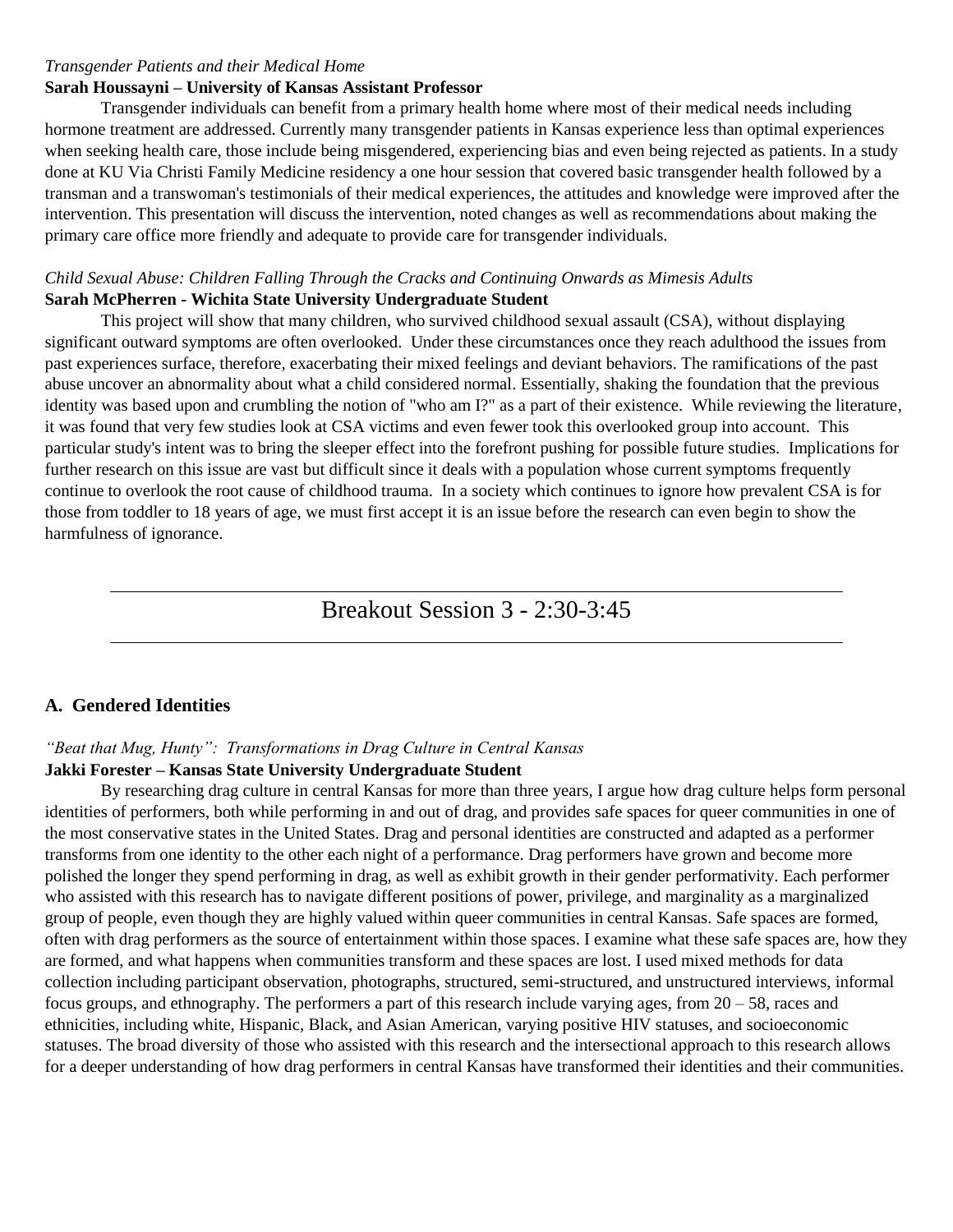#### *Undoing Gender and the "Berdache" through the Decolonizing and Deconstructing Two-Spirit* **Sandra Huerta – Kansas State University Graduate Student**

During the 3rd annual Native American/First Nations Gay and Lesbian Conference in Winnipeg, Canada, two-spirit replaced the derogatory term "berdache" that is still used in many social science disciplines. "Berdache" refers to Native sexual deviants from the perspective of Westerns in anthropology. On the other hand, two-spirit is an LGBTQ panindigenous identity embraced by different queer Indigenous people in Canada and the United States. Thus, by positing their own name for themselves, Indigenous activists claimed their own concept, term, and identity. Although "berdache" is an outdated term, some social science disciplines lag behind. The purpose of this paper is tie sociology to other disciplines, such as Indigenous studies and Queer studies, through an analysis of two-spirit. In order to accomplish this goal, I will consider two research questions in my literature review: (1) How is two-spirit relevant to sociology? and (2) How might two-spirit dismantle the gender norms and beliefs? Thus, this paper focuses on the sociological work on "berdache" and compares it to the indigenous and queer studies considerations of two-spirit. Two-spirit is sociologically significant because it offers another example of gender and sexuality social constructions. More importantly, two-spirit comes from the histories of resistance and decolonization through race, gender, sexuality, and spirituality. Through the use of decolonization and deconstruction of two-spirits in gender and sexuality, I use sociologist Deutsch's "undoing gender" to read the possibilities of a two-spirit critique. Two-spirit decolonizes and deconstructs hegemonic, often understandings of, gender and sexuality found in sociology by recreating gender identity and encouraging self-determination. Accordingly, two-spirit is enacting undoing gender's theory of change. In the end, this literature review bridges different disciplines across time and space to demonstrate how two-spirit can function as fluid and a site for social change. The purpose of this paper is connect sociology to other disciplines. Sometimes sociology lives in a bubble. I was conducting research about two-spirits, but the term berdache seemed to pop up more than anything. Queer indigenous communities have rejected this term and adopted twospirits. There is a lag between sociology and other disciplines. Thus, this paper focuses on the sociological work on berdache and compares it to the study of two-spirit. More importantly, two-spirit renews the idea about gender deconstruction. From this perspective, undoing gender becomes the theoretical framework for two-spirit.

#### *Community, Clarity, and the Closet: Bisexuals' Strategies for Resisting Marginalization* **Amanda Lind - Wichita State University Graduate Student**

Bisexual individuals face a marginalization unique among sexual minorities. While they encounter heterosexism as do all LGBTQ individuals, they also face biphobia, erasure, and stereotyping. Bisexuals are under-studied as a group in social science research, often being grouped in the same sample with lesbians and gay men. Much of the research focusing on bisexuality details the oppression of bisexuals, but few studies address bisexuals' resistance strategies. In this pilot study, I ask what strategies bisexuals use to combat or minimize the marginalization they face. I use a content analysis approach to analyze data gathered from online sources, including blog entries from three bisexual bloggers and multiple threads from three discussion forums aimed at bisexuals. I also include one interview. I come from a feminist standpoint and aim to forefront marginalized voices and answer questions of power, oppression and agency. The findings reveal a variety of strategies used by bisexuals to resist oppression. While some find empowerment by visibly identifying as bisexual, others avert prejudice by staying in the closet. For many bisexuals, finding a community of support is an important tactic. Others combat harmful myths by refuting stereotypes and creating clarity around what it means to be bisexual. Some strategies mirror efforts at resisting oppression that are common to the LGBTQ community, but some appear unique to bisexuals. Future studies should examine these strategies in more depth and explore whether each ultimately contributes to or detracts from individuals' wellbeing, and whether they result in changes at community or institutional levels.

#### **B. Gendered Institutions**

#### *Wonder Woman or the Bionic Bimbo - Can women have it all? A thematic analysis exploring women and work life balance* **Hollie Weatherburn - Wichita State University Graduate Student**

Work-life balance is defined as satisfaction and good functioning both at work and at home with minimum conflict (Lark, 2000, p.75). According to a recent study investigating how the quality of life for women is affected by their dual roles, a job is an additional task for women to perform as well as their household family responsibilities (Bhandari, 2004, p.102). However, an increase of career-oriented and educated women are entering the workforce and becoming more successful in their working lives. According to the US Census Bureau in 2013, women's presence in the workforce has increased dramatically from 30.3 million in 1970 to 72.7 million during 2006-2010. This presentation reports on the results of an analysis of 19 articles examining work life balance for women. The themes emerged from thematic analysis of the articles. Working women experience (a) adverse health effects as a result of the stresses related to balancing duel-role responsibilities;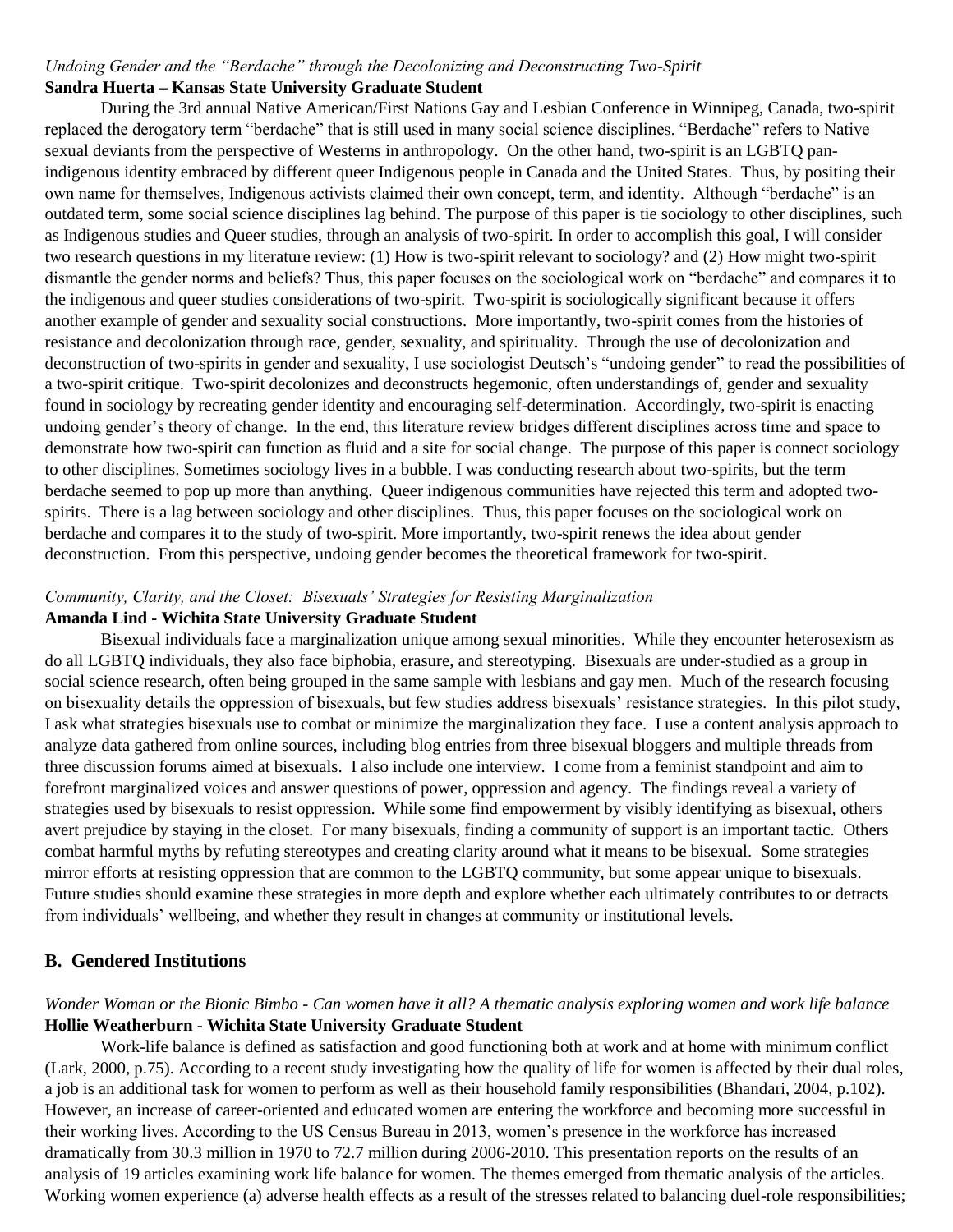(b) women perceive and are impacted by gender stereotypes in the workplace; and (c) the implications of part-time work versus full-time work versus staying at home for women's health. In examining the research question, can women have a successful career and a family?, analysis indicated that in order to make it easier for women balance work life expectations, both men and women need to promote equality while women need to promote a more egalitarian ideology to stand against gender stereotypes and support other women in their personal work life decisions. With strong influential women in the media such as Malala Yousafzai promoting feminism and equality, these influences are providing women with powerful role models that are breaking through traditionalist perspectives. Seeing other women as successful as men proves that women can "have it all." While women are increasingly successful in work life, more can be done to challenge gender stereotypes, which will allow women to reach higher levels of success in their careers.

#### *Kyriarchal Bargains: Women Negotiate Catholic and Feminist Identities* **Maria Ruiz – Kansas State University Graduate Student**

Rosemary Radford Reuther's work as a Catholic and Feminist theologian, has involved scholarship that critiques the patriarchal oppression within the church and calls for transformation that recognizes all people as fully human. This paper aims to explore the possibility of coexistence between Catholic and feminist ideologies by expanding from the work of sociologists Christine L.M. Garvais and Elaine Howard Ecklund, who research ways that women who identify as feminist and Catholic negotiate between the two identities. I propose that although it is difficult, the negotiations and integration of Catholicism and feminism are possible, spiritually significant, and necessary to fulfill both Catholic and feminist goals. Furthermore, these negotiations are already happening across the U.S, where visual and social media are platforms for social justice work that is both Catholic and feminist. In particular, Women Religious ("nuns") work within a patriarchal system by making bargains that allow them to practice their agency and carry out feminist work. I name these exchanges kyriarchal bargains, since they require negotiation with multiple and overlapping forms of oppression as well as a negotiation between the divine and the social constructions of divinity. For example, religious sisters reject the Church's compulsory motherhood, rejecting the idea that women's main purpose is in relation to men and primarily to reproduce. The rejection of motherhood and subsequent loss of sexuality is viewed as secondary to the gain of agency, independence and power of self and community. In this way, women are working from within the system in order to reform it.

### Breakout Session  $4 - 4:00 - 5:00$

#### **A. Sexual Consent**

#### *Issues in Conceptualizing Sexual Consent*

#### **Charlene Muehlenhard – University of Kansas Full Professor Co-Authors - Terry Humphreys (Trent University), Kristen Jozkowski (University of Arkansas), Zoë Peterson (University of Missouri–Saint Louis)**

To address sexual assault among college students, universities are creating prevention programs, informing students about sexual consent. When students report sexual assault to universities, often both the complaining and accused students acknowledge that sexual contact occurred; the question that university investigators need to decide is whether it was consensual. WHAT COUNTS AS CONSENT? In the proposed workshop, we will discuss how sexual consent is conceptualized and factors that complicate it. "Consent" is sometimes conceptualized as an internal state of willingness, as an explicit act of agreeing to something, or as behavior that someone else interprets as willingness. These different conceptualizations can lead to different conclusions. Furthermore, consent is complicated by numerous factors: Wanting a sexual encounter is not the same as consenting to the sexual encounter, although these are sometimes treated as synonymous. Furthermore, individuals are often ambivalent, having reasons for wanting and for not wanting a sexual encounter. Sometimes people assume consent until nonconsent is expressed. Sometimes people assume nonconsent until consent is expressed. Both perspectives can cause difficulties. Consent can be expressed verbally or nonverbally; both can be problematic. Sometimes verbal consent is considered ideal (e.g., Antioch College's sexual consent policy), but verbal consent can seem awkward, and even verbal statements might be unclear (e.g., if someone says, "I want to have sex," to what, if anything, have they consented?). Nonverbal signals can be even more ambiguous. Sex with someone who is incapacitated is illegal, but the distinction between being intoxication and incapacitation is not always clear. Sometimes both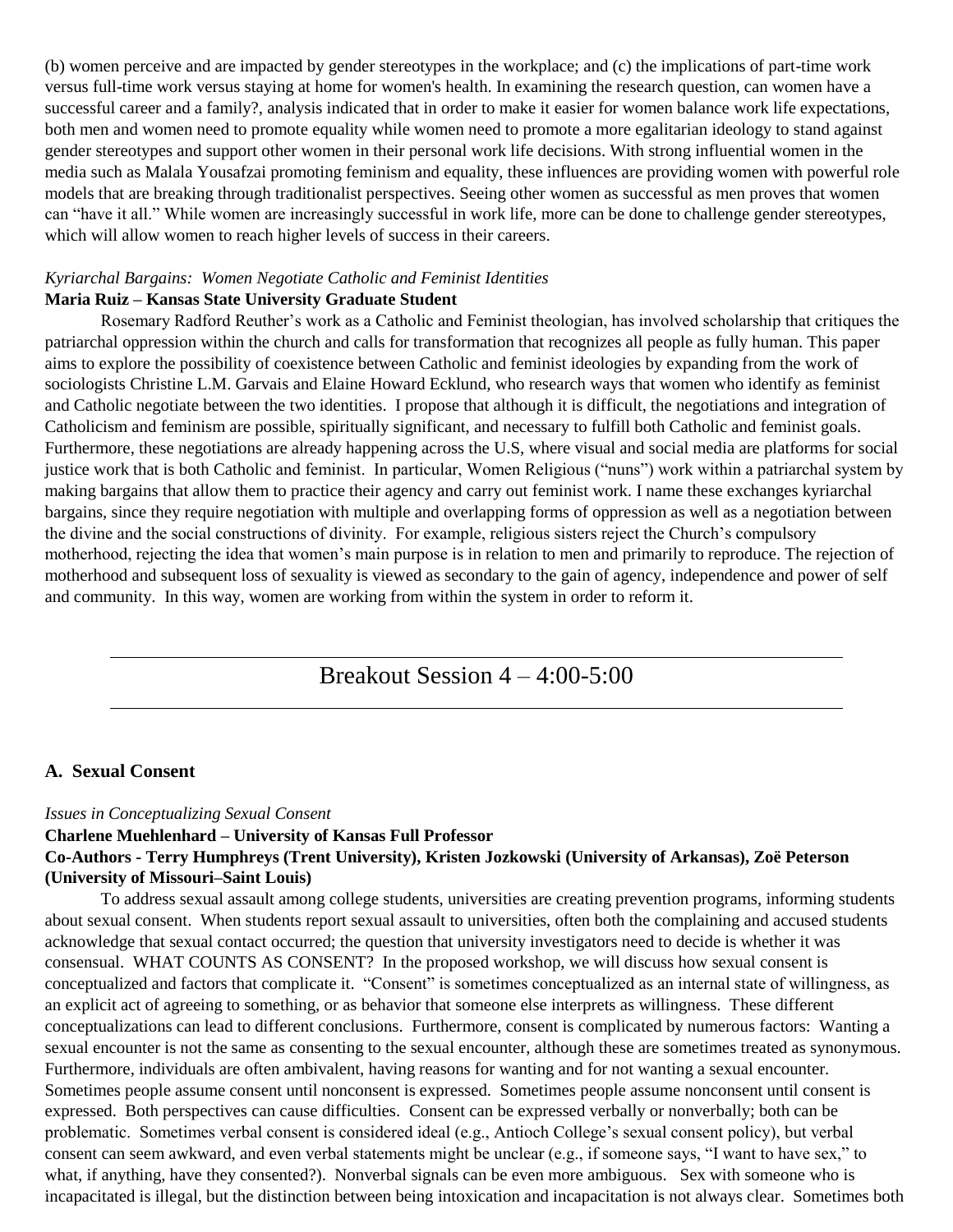individuals are intoxicated/incapacitated. Both gendered and gender-neutral policies can present problems. Sexual assault is not a gender-neutral problem, but many gendered assumptions (e.g., that men always consent, that women are always reluctant) are sexist and untrue. In the proposed workshop, we will lead a discussion of these ideas.

#### *Bystanders' Reactions to Sexually Coercive Situations: Challenges for Bystander Intervention Programs* **Valerie Kutchko – University of Kansas Undergraduate Student, Charlene Muehlenhard – University of Kansas Full Professor**

In 2011, the Department of Education's Office of Civil Rights issued a "Dear Colleague" letter stating that sexual violence can be a type of sex discrimination prohibited by Title IX. Colleges are striving to implement sexual assault prevention programs. One approach, advocated by the White House's "It's On Us" Initiative, encourages bystanders to intervene when they see potentially sexually coercive situations. Some bystander studies have presented students with HYPOTHETICAL situations and asked how they WOULD respond. In the present study, we asked students about their ACTUAL experiences, if any, with observing sexually coercive situations. METHOD: 209 female and 192 male college students completed our online questionnaire; data analysis is ongoing. The questionnaire asked participants if they had seen a situation in which someone seemed like they were being pressured or taken advantage of sexually. Anyone reporting such a situation was asked what the circumstances were, what made them think someone was at risk, whether they intervened, how they intervened (if applicable), and what factors made them more or less likely to intervene. RESULTS 27.6% of the men and 37.3% of the women reported observing a sexually coercive situation. Most situations involved a male coercing a female. Almost all involved alcohol. Coercers' strategies most often involved verbally coercion and isolation of the target. The most common bystander intervention was verbally confronting the coercer, but responses ranged from continuing observation to breaking into a room. The most common reason for hesitation was ambiguity of the situation. CONCLUSIONS: This study will help us understand circumstances that students identify as potentially sexually coercive. It also provided examples of actual bystander interventions, which could be used as models in sexual assault prevention programs. Furthermore, it highlighted challenging issues, such as coercers posing as helpful bystanders.

#### **B. Oppression and Resistance**

#### *Marriage Laws and Gender Equality in Chinese Society*

#### **Jiarui Chen - Wichita State University Graduate Student**

This proposal is based on my research of the history of implementing the first marriage law of China and its impact on women's status in family and society in Hubei province. The first marriage law was promulgated in 1950 by the newly found government of P.R. C. with the goal to abolish China's feudal marriage system and establish a new one in line with the ideas and principles of a socialist society. Thirty years later, Chinese government issued its amendment which is known as the second marriage law. These laws have effectively improved women's status in family and society. For example, the 1950 law had effectively reduced the scope and depth of abuses of girls and women by prohibiting "bigamy, concubinage, child betrothal, interference in the remarriage of widows, and the exaction of money or gifts in connection with marriages" (Article 2) . Women's equal share in family owned property and their freedom in marriage and divorce are protected by law for the first time in the Chinese history. However, the realization of gender equality in the aspects of public views and family and social expectations is often hindered by the local economic development, family tradition, and customs. For example, when the government implemented one-child policy in late 1970s, it encountered great resistance in agricultural area where the patrilocal residence custom is the main reason for parents' preference for a son over a daughter. Strict enforcement of one child policy has led to the extreme cases of abandoning female infants for some families. Although these incidents were rare and took place in remote rural areas where people cannot afford to pay the fine for having more than one child, the problem was serious enough to force the government to issue the second marriage law in 1980 in part to provide alternative to the traditional patrilocal residence custom. (Engel, 1984). Summary of findings: The first marriage law of 1950 has brought great progress in improving the lives of women. But the effort for gender equality in Chinese society is far from finished. The experience in Hubei province has shown that legislation alone cannot bring complete gender equality in society. Law enforcement and education are both needed in order to change the old customs.